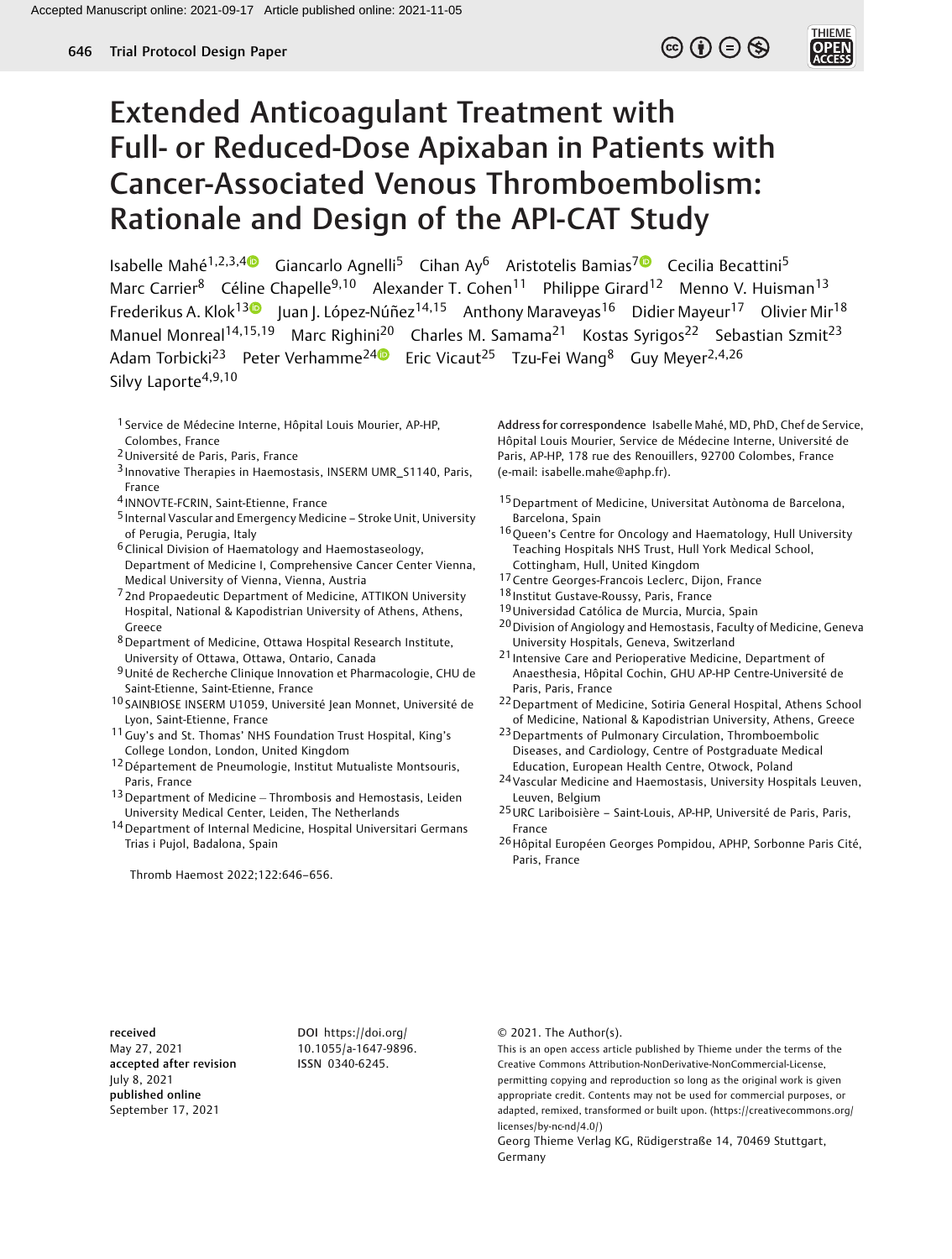Abstract Cancer-associated thrombosis (CT) is associated with a high risk of recurrent venous thromboembolic (VTE) events that require extended anticoagulation in patients with active cancer, putting them at risk of bleeding. The aim of the API-CAT study (NCT03692065) is to assess whether a reduced-dose regimen of apixaban (2.5 mg twice daily [bid]) is noninferior to a full-dose regimen of apixaban (5 mg bid) for the prevention of recurrent VTE in patients with active cancer who have completed  $\geq 6$ months of anticoagulant therapy for a documented index event of proximal deep-vein thrombosis and/or pulmonary embolism. API-CAT is an international, randomized, parallel-group, double-blind, noninferiority trial with blinded adjudication of outcome events. Consecutive patients are randomized to receive apixaban 2.5 or 5 mg bid for 12 months. The primary efficacy outcome is a composite of recurrent symptomatic or incidental VTE during the treatment period. The principal safety endpoint is clinically relevant bleeding, defined as a composite of major bleeding or nonmajor clinically relevant bleeding. Assuming a 12-month incidence of the primary outcome of 4% with apixaban and an upper limit of the two-sided 95% confidence interval of the hazard ratio <2.0, 1,722 patients will be randomized, assuming an up to 10% loss in total patient-years (β = 80%; α one-sided = 0.025). This trial has the potential to demonstrate that a regimen of extended treatment for patients with CT beyond an initial 6 months, with a reduced apixaban dose, has an acceptable risk of recurrent VTE recurrence and decreases the risk of bleeding.

#### Keywords

- ► venous thromboembolism
- ► cancer
- ► apixaban
- ► randomized

#### Introduction

Venous thromboembolism (VTE), encompassing deep-vein thrombosis (DVT) and pulmonary embolism (PE), is a common complication of cancer, and is often referred to as cancer-associated thrombosis (CT). CT is associated with a high risk of VTE recurrence, a life-threatening complication that requires long-term anticoagulation for as long as the underlying cancer remains active.<sup>1</sup> In contrast to stable figures for VTE incidence in the general population without cancer, the incidence and prevalence of VTE have been increasing in patients with cancer, $<sup>2</sup>$  and can be explained</sup> by many factors: the rising incidence and/or prevalence of cancer, longer survival of patients with metastatic cancer, greater use of prothrombotic drugs and catheters, and progress and improvement in the performance of diagnostic tests for VTE. $3,4$  Furthermore, progress in anticancer treatments and supportive care has considerably changed the prognosis for patients with cancer, resulting in an increasing number of longer-surviving patients, whatever the site of cancer.<sup>2,4-9</sup> Consequently, up to 60% of patients with cancer are still alive 6 months after the index VTE event. $10,11$  The optimal treatment beyond the first 6 months of treatment for CT—a disease with considerable economic impact $12,13$ -is unknown, but lies in the prevention of recurrent VTE while avoiding excess bleeding.<sup>12,13</sup>

After 6 months of anticoagulant treatment, the risk of VTE recurrence is lower than during the first 6 months, but is still considerable in patients with CT. Indeed, an observational study performed between 2001 and 2011 by the United Kingdom Clinical Practice Research Datalink reported an incidence rate for recurrent VTE of 22.1 per 100 patientyears (95% confidence interval [CI]: 19.9–24.4) during the first 6 months and of 7.9 per 100 patient-years (95% CI: 6.2– 9.2) beyond 6 months and up to 12 months.<sup>14</sup> In addition, in a cohort of consecutive patients with CT, the risk of VTE recurrence was low in patients cured of cancer but remained high in those who stopped anticoagulant treatment despite active cancer (19 per 100 patient-years).<sup>15</sup> Based on these results and the known persisting risk of VTE for as long as the cancer remains active, current guidelines suggest continuing anticoagulant therapy with no scheduled stop date as long as the cancer is active and/or anticancer treatment is ongoing.<sup>16–19</sup> However, continuing anticoagulant therapy in the context of active cancer is associated with a substantial risk of bleeding, as documented in prospective cohorts.<sup>20,21</sup> In addition, the clinical course may differ according to the site of cancer, in terms of VTE recurrence and bleeding risks.<sup>22</sup> Therefore, the optimal therapeutic option beyond 6 months is not clearly defined.

Although subcutaneous injections appear to be well accepted by most patients during the first weeks of treatment, it is difficult to continue treatment using this route of administration indefinitely.<sup>23</sup> Several randomized controlled trials have compared direct oral anticoagulants (DOACs) and low-molecular-weight heparins (LMWHs) for the initial treatment of patients with CT up to 6 months ( $\blacktriangleright$ Table 1).<sup>24–27</sup> Overall, the rate of recurrent VTE is slightly lower in patients on DOACs, but at the cost of a higher rate of major and/or clinically relevant nonmajor bleeding.<sup>24,25,28</sup> Considering the reduced rate of VTE recurrence and the persisting risk of bleeding after the first 6 months of anticoagulant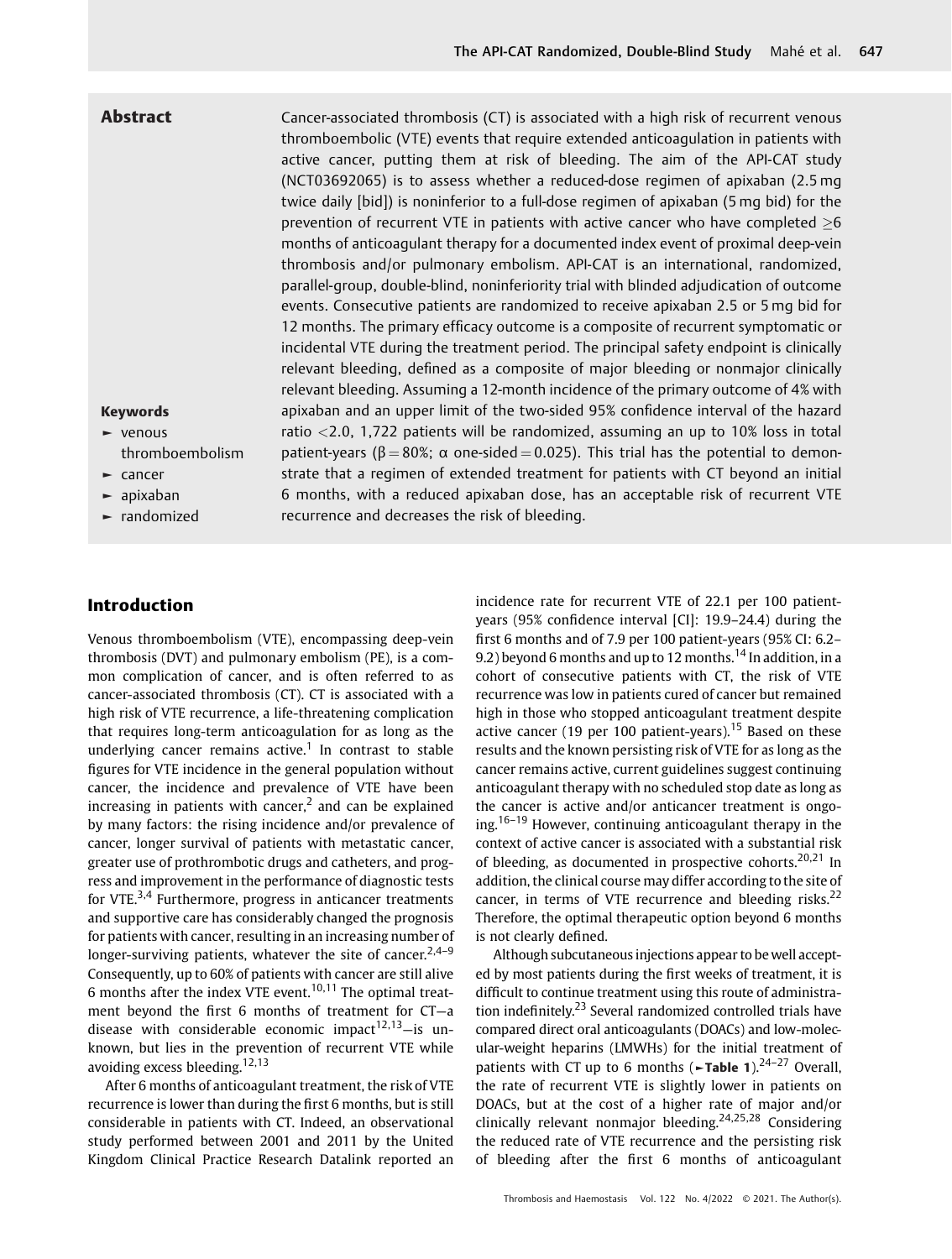| <b>Trial</b>                | NCT number               | Sample     | Study design             | <b>DOAC</b>                 | Comparator                    | <b>Results</b>                       |                                       |
|-----------------------------|--------------------------|------------|--------------------------|-----------------------------|-------------------------------|--------------------------------------|---------------------------------------|
|                             |                          | size $(n)$ |                          | duration                    | duration                      | <b>DOAC</b>                          | Comparator                            |
| HOKUSAI <sup>24</sup>       | NCT02073682              | 1050       | PROBE,<br>noninferiority | Edoxaban<br>$6 - 12$ months | Dalteparin<br>$6 - 12$ months | rVTE: 7.9%<br>MB: 6.9%<br>CRB: 18.6% | rVTE: 11.3%<br>MB: 4.0%<br>CRB: 13.9% |
| SELECT-D <sup>25</sup>      | $\overline{\phantom{0}}$ | 406        | <b>PROBE</b>             | Rivaroxaban<br>6 months     | Dalteparin<br>6 months        | rVTE: 3.9%<br>MB: 5.4%<br>CRB: 17.7% | rVTE: 8.9%<br>MB: 3.0%<br>CRB: 6.4%   |
| ADAM-VT $\overline{E^{26}}$ | NCT02585713              | 300        | Pilot, PROBE             | Apixaban<br>6 months        | Dalteparin<br>6 months        | rVTE: 0.7%<br>MB: 0.0%<br>CRB: 6.2%  | rVTE: 6.3%<br>MB: 1.4%<br>CRB: 6.3%   |
| CARAVAGGIO <sup>27</sup>    | NCT03045406              | 1170       | PROBE,<br>noninferiority | Apixaban<br>6 months        | Dalteparin<br>6 months        | rVTE: 5.6%<br>MB: 3.8%<br>CRB: 12.2% | rVTE: 7.9%<br>MB: 4.0%<br>CRB: 9.7%   |
| CASTA-DIVA<br>(completed)   | NCT02746185              | 159        | <b>PROBE</b>             | Rivaroxaban<br>3 months     | Dalteparin<br>3 months        |                                      |                                       |
| CONKO-011<br>(ongoing)      | NCT02583191              | 450        | Open label               | Rivaroxaban<br>3 months     | <b>LMWH</b><br>3 months       |                                      |                                       |
| <b>CANVAS</b><br>(ongoing)  | NCT02744092              | 811        | Open label               | Any DOAC<br>6 months        | $LMWH \pm VKA$<br>6 months    |                                      |                                       |

Table 1 Randomized controlled trials comparing DOACs with LMWHs during the first 6 months of anticoagulation in the treatment of VTE in patients with cancer

Abbreviations: CRB, clinically relevant bleeding (major bleeding and/or clinically relevant nonmajor bleeding); DOAC, direct oral anticoagulant; LMWH, low-molecular-weight heparin; MB, major bleeding; PROBE, prospective randomized open blinded endpoint; rVTE, recurrent venous thromboembolic event; VTE, venous thromboembolic event.

treatment, $20,21$  a reduced dose of DOAC for the long-term (>6 months) management of patients with CT, as proposed to VTE patients without cancer, $29,30$  appears to be an appealing therapeutic option. We designed the API-CAT study, a prospective, double-blind, randomized trial comparing a reduced-dose regimen of apixaban (2.5mg twice daily [bid]) with a full-dose regimen of apixaban (5 mg bid) for the long-term prevention of recurrent VTE in patients with CT.

Since the design and start of the API-CAT study, the results of the CARAVAGGIO trial and the ADAM-VTE study, as well as data from prospective observational studies on extended anticoagulation for CT, have become available. In the phase 3 CARAVAGGIO trial, $^{27}$  apixaban was noninferior to the LMWH dalteparin for the prevention of VTE recurrence during the first 6 months of treatment, with no associated increased risk of major bleeding. In the phase 3 ADAM VTE study,<sup>26</sup> apixaban was associated with a low rate of major bleeding. These results support the choice of apixaban for prospective assessment as extended treatment. In addition, data from studies of extended anticoagulant treatment beyond 6 months in patients with active cancer confirm that they remain at risk of both recurrent thrombosis and bleeding, with cumulative incidences of recurrent VTE per 7 to 12 months ranging from 1.4 to 8.0% and clinically relevant bleeding ranging from 1.4 to 4.9% (►Table 2).<sup>10,11,20,21,31,32</sup> Interestingly, the results of the observational USCAT study demonstrate the influence of the cancer site on the benefit– risk ratio of anticoagulant treatment beyond 6 months. However, the absence of randomization in the observational studies and differences in patient populations might explain

the variations in the findings across these studies. Data from specific prospective, randomized trials focusing on extended treatment are therefore still needed.

#### Objectives of the API-CAT Study

The aim of the API-CAT study is to assess whether a reduceddose regimen of apixaban (2.5 mg bid) is noninferior to a fulldose regimen of apixaban (5 mg bid) for the prevention of recurrent VTE in patients with active cancer who have completed at least 6 months of anticoagulant therapy for treating a documented index event of proximal DVT or PE. The key secondary objective is to assess whether a reduceddose regimen of apixaban (2.5 mg bid) is safer than a fulldose regimen of apixaban (5 mg bid) in terms of clinically relevant bleeding.

#### Study Design

API-CAT (NCT03692065) is an international, prospective, randomized, parallel-group, double-blind, double-dummy, noninferiority clinical trial with blinded adjudication of outcome events. The study compares 12 months of treatment with a reduced-dose regimen of apixaban to a full-dose regimen of apixaban in patients with active cancer who have completed at least 6 months of anticoagulant treatment for the index VTE event ( $\blacktriangleright$  Fig. 1). The study is planned to be conducted in approximately 160 centers in 11 countries (Austria, Belgium, Canada, France, Greece, Italy, Netherlands, Poland, Spain, Switzerland, and United Kingdom).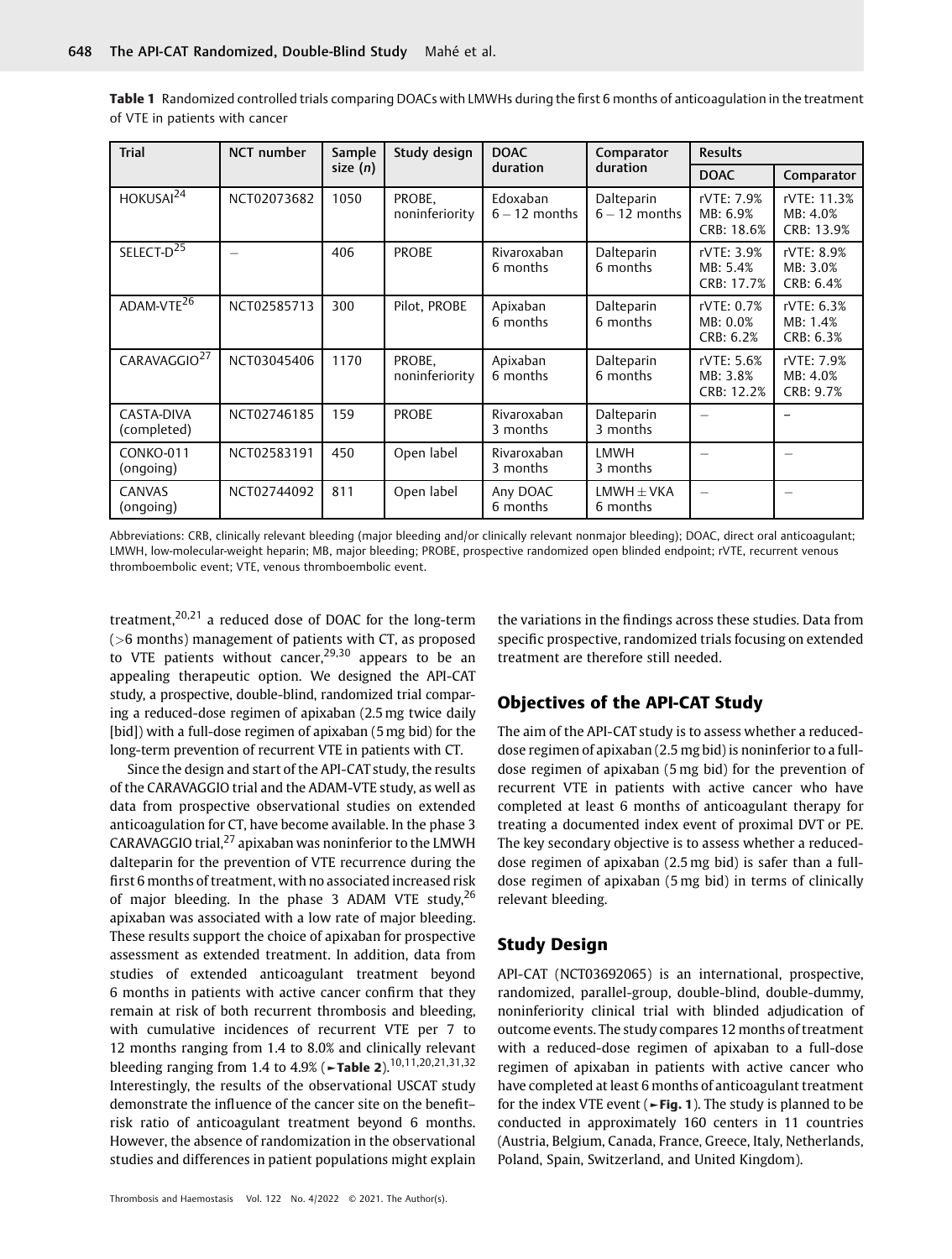| $\frac{1}{2}$ | $\frac{1}{2}$<br>c (cude rates) during 7 $-$ 12 month study periods in treated patients with<br>.<br>.<br>.<br>.<br>.<br>$\frac{1}{2}$<br>こうこうじょうじょう<br>ׅׅ֚֚֚֚֚֚֚֚֚֚֚֚֚֚֚֚֚֚֚֚֚֚֚֡֡֡֡֡֓֡֡֡֓֡֡֡֡֬<br>j<br>ׇ֚֘֝֡<br>l |
|---------------|---------------------------------------------------------------------------------------------------------------------------------------------------------------------------------------------------------------------|
|---------------|---------------------------------------------------------------------------------------------------------------------------------------------------------------------------------------------------------------------|

|                                                                                                                                                               | Randomized controlled trial    | <u>ທ</u>         |                        | Observational studies    |                       |                             |                       |
|---------------------------------------------------------------------------------------------------------------------------------------------------------------|--------------------------------|------------------|------------------------|--------------------------|-----------------------|-----------------------------|-----------------------|
|                                                                                                                                                               | HOKUSAI CANCER <sup>31,a</sup> |                  | SELECT-D <sup>32</sup> | DALTECAN <sup>20,b</sup> | TiCAT <sup>21,a</sup> | Schmidt et al <sup>11</sup> | USCAT <sup>10,c</sup> |
|                                                                                                                                                               | Edoxaban                       | Dalteparin       | Rivaroxaban            | Dalteparin               | Tinzaparin            | <b>HMMH</b>                 | Tinzaparin            |
| Patients at month 0 (n)                                                                                                                                       | 522                            | 524              | 203                    | 334                      | 247                   | 524                         | 719                   |
| Patients at month 6 (n)                                                                                                                                       | 294                            | 273              | $\frac{4}{6}$          | 192                      | 184                   | 322                         | 432                   |
| Cancer site (month 6), n (%)                                                                                                                                  |                                |                  |                        |                          |                       |                             |                       |
| Lung                                                                                                                                                          | 30 (10.2)                      | 32 (11.7)        | 5(11.0)                | 25 (13.5)                | I                     | 42 (13.0)                   | 79 (20.1)             |
| Colorectal                                                                                                                                                    | 49 (16.7)                      | 53 (19.4)        | 14(31.0)               | 28 (15.1)                | I                     | 49 (15.2)                   | 85 (21.6)             |
| Breast                                                                                                                                                        | 54 (18.4)                      | 35 (12.8)        | 7(15.0)                | 17(9.2)                  | I                     | 24 (7.5)                    | 66 (16.8)             |
| VTE recurrence, % (95% CI) <sup>d</sup>                                                                                                                       | 1.4(0.04; 4.7)                 | 2.9(0.9; 4.9)    | 4.0 (1.0; 16.0)        | 4.1(1.8; 8.0)            | 1.1(0.1; 3.9)         | 2.7(1.8; 3.4)               | 8.0(4.2; 15.1)        |
| Major bleeding, % (95% Cl) <sup>d</sup>                                                                                                                       | 2.4(0.6; 4.1)                  | 1.1(0.0; 2.3)    | 5.0(1.0; 18.0)         | 4.2(1.8; 8.4)            | 3.0(1.2; 7.2)         | ⋚                           | 2.6(1.3; 5.1)         |
| bleeding <sup>e</sup> , % (95% Cl) <sup>d</sup><br>Clinically relevant                                                                                        | 4.8(2.3; 7.2)                  | 4.8(2.2; 7.3)    | ⋚                      | ≸                        | 3.6(1.2; 8.4)         | 1.4(0.7; 2.2)               | 4.9 (3.2; 7.4)        |
| Death, % (95% Cl) <sup>†</sup>                                                                                                                                | 13.3(9.4; 17.1)                | 14.3(10.1; 18.4) | 11.0(5.0; 25.0)        | ≸                        | ⋚                     | 8.8(7.3; 10.5)              | 30.7(22.8; 38.6)      |
| Abbreviations: CT, cancer-associated thrombosis; CI, confidence interval; LMWH, low-molecular-weight heparin; NA, not available; VTE, venous thromboembolism. |                                |                  |                        |                          |                       |                             |                       |

Abbreviations: CT, cancer-associated thrombosis; CI, confidence interval; LMWH, low-molecular-weight heparin; NA, not available; VTE, venous thromboembolism.<br>"Description of cancer site at month 6 was unavailable for TiCAT

bNumber of deaths was available only for the 12-month period.

cPatients enrolled in aXa and PREDICARE studies.

"Description of cancer site at month 6 was unavailable for TiCAT.<br>"Number of deaths was available only for the 12-month period.<br>"Patients enrolled in aXa and PREDICARE studies.<br>"Cumulative incidence was estimated by the Ka dCumulative incidence was estimated by the Kaplan–Meier method except for the Schmidt et al11 and USCAT10 studies where cumulated incidence was estimated by the Kalbfleisch and Prentice method, taking into account the competing risk of death.

into account the competing risk of death.<br>"Sum of major bleeding and clinically relevant nonmajor bleeding. eSum of major bleeding and clinically relevant nonmajor bleeding.

Cumulative incidence estimated by the Kaplan-Meier method. fCumulative incidence estimated by the Kaplan–Meier method.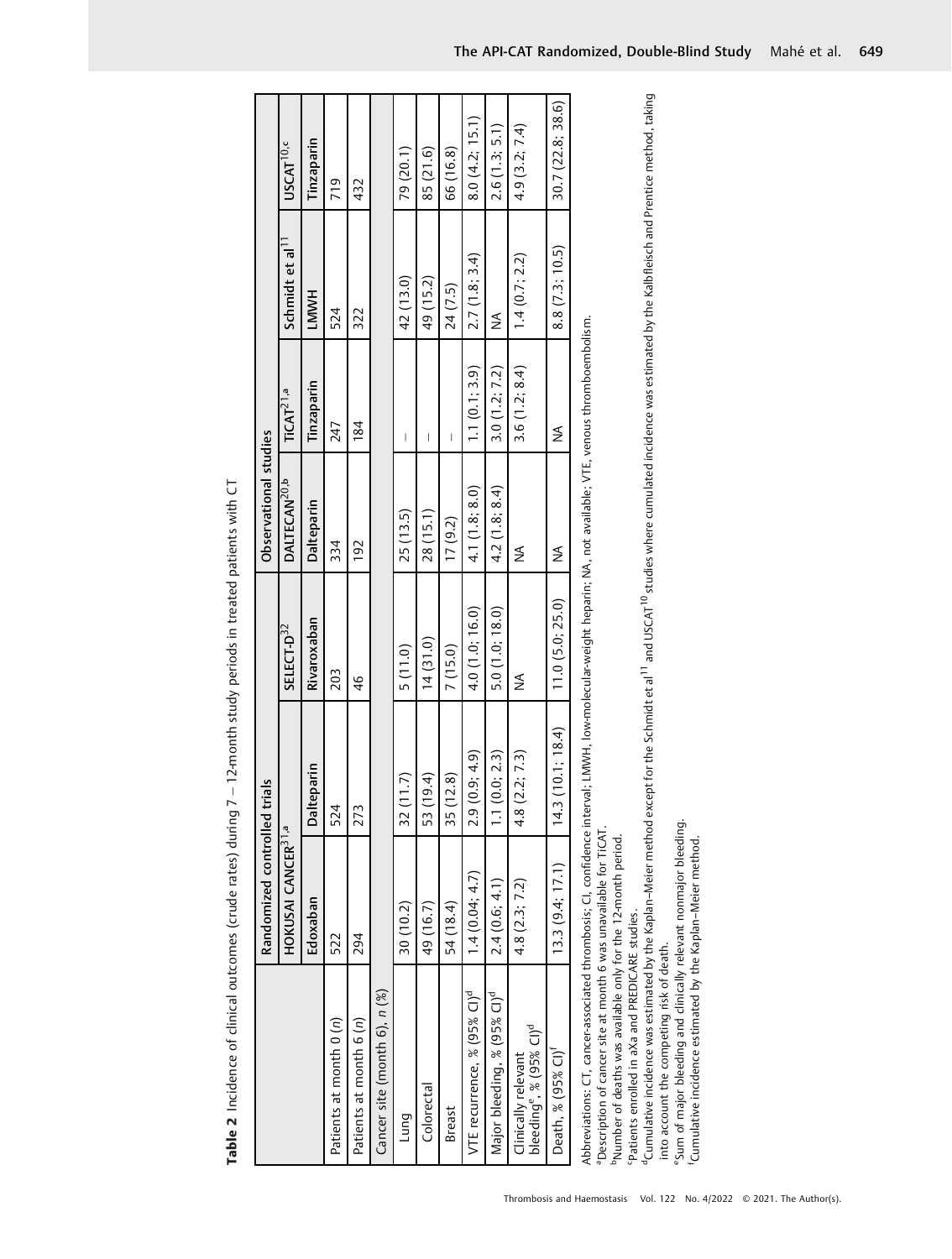

Fig. 1 Design of the randomized, double-blind, noninferiority API-CAT study. bid, twice daily; Max, maximum; mo., months; R, randomization; VTE, venous thromboembolism.

#### Study Population and Eligibility

Patients with active cancer who have completed at least 6 months of anticoagulant therapy for the treatment of an objectively proven symptomatic or incidental VTE, and who have not developed an objectively documented recurrence of VTE after the index event, are eligible for enrolment in the study. Documented index VTE is defined as symptomatic or incidental proximal lower-limb, iliac, and/or inferior vena cava DVT, or symptomatic or incidental PE in a segmental or larger pulmonary artery. Patients with any cancer diagnosed histologically (other than basal-cell or squamous-cell carcinoma of the skin, primary brain tumor, or intracerebral metastasis) are eligible. Active cancer is defined as the presence of measurable disease and/or ongoing (or planned) chemotherapy, radiotherapy, hormone therapy, targeted therapy, or immunotherapy at inclusion.<sup>33</sup> Anticoagulant therapy for the index event includes any appropriate anticoagulant indicated for VTE treatment. Detailed eligibility criteria are listed in ►Supplementary Table S1 (available in the online version).

#### Rationale for the Type of Cancer Studied

We chose to include a population with various types of cancer to ensure that the results are applicable to most patients with CT. Indeed, although some heterogeneity has been described in the respective rates of recurrence and bleeding across different cancers, most patients with CT have a reduced risk of recurrent VTE during anticoagulant treatment after 6 months whereas the risk of bleeding remains high. Furthermore, even if the prognosis of patients with CT remains poor, the substantial progress made in recent years, even in advanced disease, will make the study results applicable to these patients. Finally, even if the rates of recurrence and bleeding vary, there are no data documenting a difference in the magnitude of the treatment effect across these types of cancer.

#### Study Treatments and Treatment Allocation

After completing at least 6 months of anticoagulant therapy with a LMWH, DOAC, or vitamin K antagonist (VKA), and

after written informed consent is obtained, patients are randomized in a double-blind fashion (1:1 ratio) to receive either a reduced-dose regimen of apixaban (2.5 mg bid) or a full-dose regimen of apixaban (5 mg bid) for 12 months.

Randomization of eligible patients is performed centrally using an interactive web response system. Randomization is stratified by center, type of disease treated (PE with or without DVT or isolated proximal DVT), and site of cancer (breast, prostate, colorectal, lung, other). Patients randomized to the apixaban reduced-dose group receive an apixaban 2.5 mg tablet bid and a placebo of apixaban 5 mg tablet bid for 12 months. Patients randomized to the apixaban fulldose group receive a placebo tablet of apixaban 2.5 mg bid and an apixaban 5 mg tablet bid for 12 months.

If a VKA was used at the time of inclusion in the trial, an international normalized ratio of  $\leq$ 2 must be documented before initiation of the study drug.

#### Rationale for Treatment Strategies

According to guideline recommendations, a placebo in patients completing at least 6 months of anticoagulant therapy and having active cancer was not considered to be an ethical reference treatment.<sup>16,17</sup> Given the difficulty for patients to accept extended treatment with injections of LMWH, as observed in the ALICAT study,  $34$  LONGHEVA study (NCT01164046), and STEPCAT study (NCT02752607), which were terminated early due to slow enrolment, we assumed that an oral treatment would have a better compliance than LMWH. The results of the AMPLIFY extension study showing promising results of the apixaban 2.5 mg dosage, compared with the 5 mg dosage, in terms of recurrence (1.7% in both apixaban groups) and major bleedings (0.2 and 0.1% in the 2.5 mg and in the 5 mg apixaban group, respectively), and reassuring data in the subgroup of patients with cancer, made us consider the opportunity to test the 2.5 mg bid dosage against the 5 mg bid dosage after completing the first 6 months of treatment.<sup>29</sup> The recent evidence that apixaban 5 mg bid is a viable therapeutic option during the first 6 months of CT treatment further supports the use of this regimen as a comparator beyond 6 months.<sup>27</sup>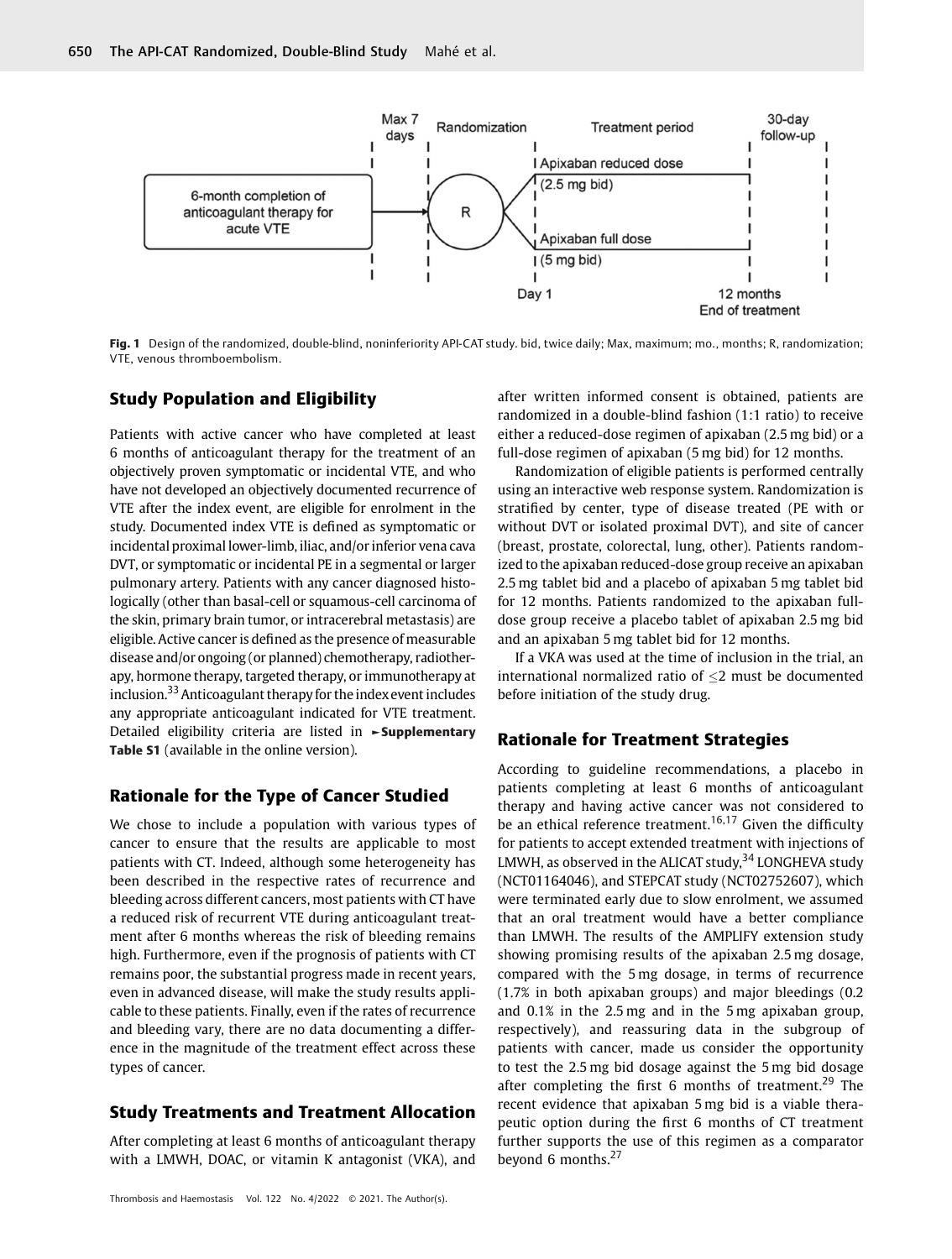#### Rationale for Stratification on Type of Cancer

The main purpose of randomization is to avoid bias by distributing patient characteristics that may influence outcome randomly between treatment groups so that any difference in outcome can be explained only by the treatment. These characteristics may be demographic, such as age, or prognostic factors. Previous studies suggested an influence of cancer site on the benefit–risk ratio of the anticoagulant treatment.<sup>10,22</sup> The choice of a stratified randomization on the type of cancer was done to prevent imbalance between treatment groups for a known factor that may influence prognosis or treatment responsiveness in terms of efficacy and safety.

#### Study Outcomes

The primary efficacy outcome is a composite of adjudicated recurrent symptomatic VTE (proximal DVT and/or distal DVT and/or symptomatic PE and/or upper limb or central venous catheter thrombosis) or incidental VTE (proximal DVT or PE), or death due to PE during the 12-month treatment period (►Supplementary Table S2, available in the online version). Incidental VTE is defined as proximal DVT or PE incidentally detected by imaging when a patient undergoes imaging studies as a standard of care for the management of his or her malignancy or for any reason other than a suspicion of VTE.

The key secondary outcome is a composite of adjudicated major or clinically relevant nonmajor bleeding during the 12 month treatment period (►Supplementary Table S2, available in the online version). Major bleeding is defined according to the International Society on Thrombosis and Haemostasis.<sup>35</sup> Clinically relevant nonmajor bleeding is defined as acute clinically overt bleeding that needs specific medical attention or care but does not meet the criteria for major bleeding (►Supplementary Table S2, available in the online version).

Other outcomes are recurrent symptomatic VTE, VTE related-death, all-cause death, major bleeding, and the composite of recurrent symptomatic VTE, VTE-related death, allcause death, or major bleeding.

All suspected occurrences or recurrences of VTE, causes of deaths, and suspected episodes of bleeding during the study period are adjudicated by an independent central adjudication committee whose members are unaware of treatment allocation.

#### Surveillance and Follow-Up

The study requires the following scheduled visits: enrolment, 1 month, 3 months, 6 months, 9 months, 12 months, and 13 months after randomization ( $\blacktriangleright$  Fig. 1 and  $\blacktriangleright$  Table 3). Additional visits are performed if new symptoms and/or signs of VTE occur during the study period. Clinical examination and objective tests are performed if the patient develops symptoms or signs suggestive of recurrent VTE.

#### Statistical Considerations

#### Sample Size Determination

The clinical hypothesis of the API-CAT study is that a reduceddose regimen of apixaban (2.5mg bid) is noninferior to a fulldose regimen of apixaban (5mg bid) regarding the risk of recurrent VTE, assuming that the efficacies of the reduced dose and of the full dose of apixaban are superimposed (relative  $risk = 1$ ). Assuming a 4% annual incidence rate of recurrent VTE based on previous studies,  $20,22,29$  a possible dropout rate of 10%, and that apixaban 2.5 mg bid will be considered as noninferior to apixaban5 mg bid if the upper limit of the two-sided 95% CI of the relative hazard ratio (HR) is less than 2.0, 1,722 patients (65 events, 861 patients per group) will be required to have 80% power to show noninferiority of apixaban 2.5 mg bid with a one-sided type I error of 2.5%.

The sample size will also provide sufficient power to demonstrate a clinically significant reduction in the key secondary endpoint (major or clinically relevant nonmajor bleeding). Based on previous studies,  $20,22,29$  we assumed a 6% frequency of major or clinically relevant nonmajor bleeding with apixaban 5 mg bid in this population at high risk of bleeding. With an overall sample size of 1,640 patients (65 events, 820 patients per group), the study would have 80% power to show a 50% risk reduction using apixaban 2.5 mg bid, with a two-sided type I error of 5% (and a possible dropout rate of 10%). All calculations for sample size estimation were performed with NQUERY 7 software (Statistical Solutions, Boston, United States).

As the sample size determination did not take into account a possible competing risk for death, a review of the blinded aggregate rate for the primary efficacy endpoint as well as the incidence of patients with missing data (patients who did not have a primary efficacy endpoint for competing risk) will be provided to the steering committee after 80% of subjects have been randomized (i.e., 1,400 patients). The sample size may be adjusted to provide sufficient power for the noninferiority test on the primary efficacy endpoint. This blinded review will be performed by an independent statistician.

#### Statistical Analysis

To determine the noninferiority of apixaban 2.5 mg bid versus apixaban 5 mg bid, the primary analysis will be performed in the intent-to-treat (ITT) population. The ITT population will include all randomized patients, each patient remaining in the group to which they were assigned, regardless of the treatment received. As the main comparison is a noninferiority test, the primary analysis will also be performed in the per-protocol population, including all randomized patients who received at least one dose of the study medication and without any major protocol violations or deviations (i.e., not meeting the inclusion criteria, and study treatment interrupted for >30 consecutive days), as recommended by the European Medicines Agency guidelines.<sup>36</sup> The per-protocol population will be defined in the statistical analysis plan before unblinding of the data. For unresolved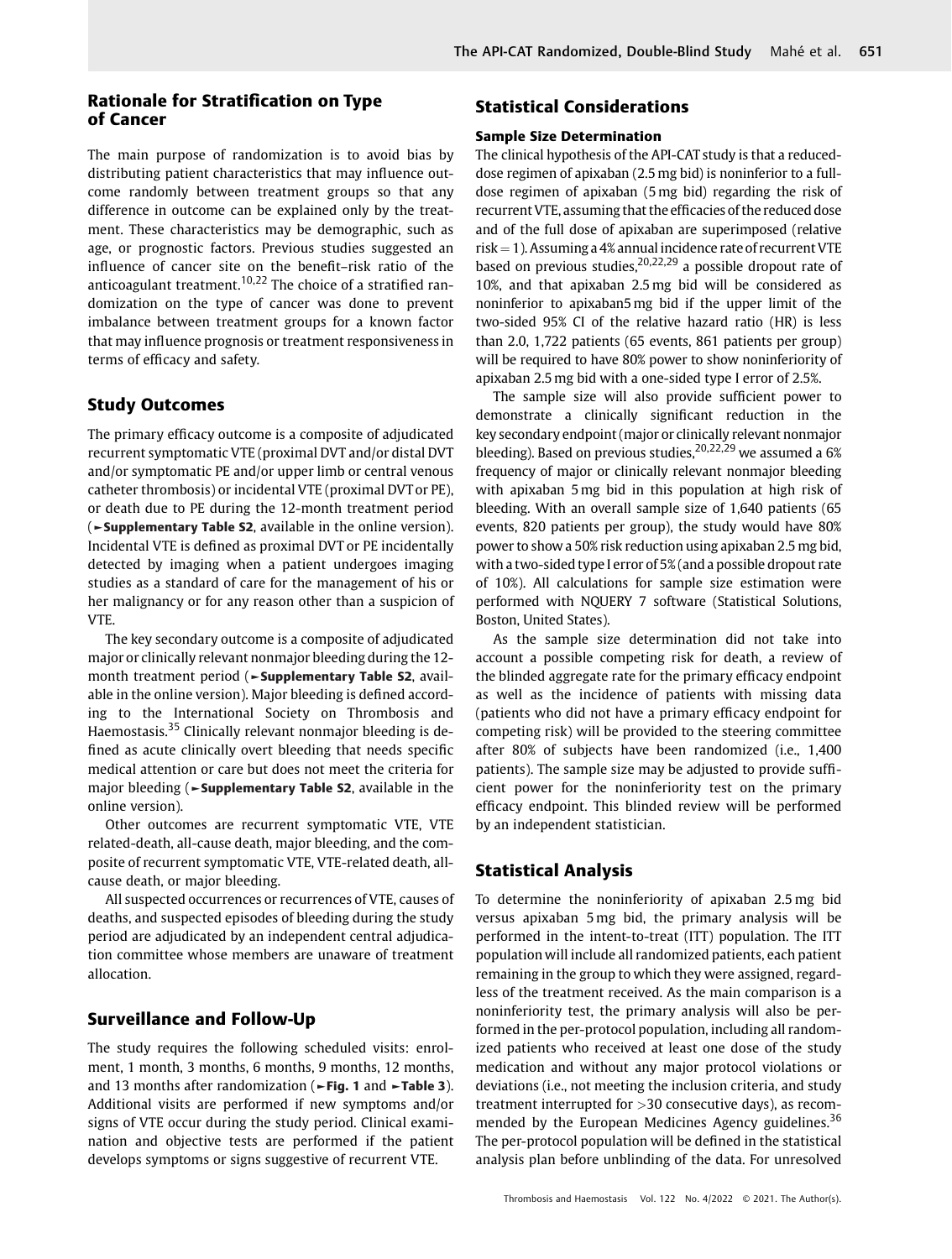Table 3 Flowchart/patient follow-up summary and distinction between procedures associated with usual care and procedures performed because of the API-CAT study protocol

|                                                   | <b>Baseline</b><br>visit <sup>a</sup> | Week<br>$4^b \pm 15$<br>days | Month<br>$3 + 15$<br>days | Month<br>$6 + 15$<br>days | Month<br>$9 + 15$<br>days | Month 12<br>(end of<br>treatment<br>visit $\pm$ 15 days | Month 13<br>$(30-day)$<br>posttreatment<br>visit $\pm$ 15 days |
|---------------------------------------------------|---------------------------------------|------------------------------|---------------------------|---------------------------|---------------------------|---------------------------------------------------------|----------------------------------------------------------------|
| Informed consent <sup>c</sup>                     | $\mathsf{X}$                          |                              |                           |                           |                           |                                                         |                                                                |
| Inclusion/exclusion criteria <sup>c</sup>         | $\sf X$                               |                              |                           |                           |                           |                                                         |                                                                |
| Randomization <sup>c</sup>                        | $\mathsf{X}$                          |                              |                           |                           |                           |                                                         |                                                                |
| Medical history <sup>c</sup>                      | X                                     |                              |                           |                           |                           |                                                         |                                                                |
| Physical examination                              | $\mathsf{X}$                          | X                            | $\boldsymbol{\mathsf{x}}$ | X                         | $\boldsymbol{\mathsf{x}}$ | $\boldsymbol{\mathsf{x}}$                               |                                                                |
| Height, weight                                    | X                                     |                              |                           |                           |                           |                                                         |                                                                |
| Vital signs                                       | $\mathsf{X}$                          | X                            | $\boldsymbol{\mathsf{x}}$ | $\mathsf{x}$              | $\boldsymbol{\mathsf{x}}$ | $\boldsymbol{\mathsf{x}}$                               |                                                                |
| Documentation of index event                      | $\mathsf{X}$                          |                              |                           |                           |                           |                                                         |                                                                |
| Adverse event assessment <sup>c</sup>             |                                       | X                            | $\boldsymbol{\mathsf{x}}$ | $\mathsf{x}$              | $\boldsymbol{\mathsf{x}}$ | $\boldsymbol{\mathsf{x}}$                               | $\boldsymbol{\mathsf{x}}$                                      |
| Outcome assessment <sup>c</sup>                   |                                       | X                            | $\boldsymbol{\mathsf{x}}$ | $\mathsf{x}$              | $\boldsymbol{\mathsf{x}}$ | $\mathsf{x}$                                            | $\mathsf{x}$                                                   |
| Clinical laboratory tests <sup>d</sup>            | $\boldsymbol{\mathsf{x}}$             | X                            | $\boldsymbol{\mathsf{x}}$ | $\mathsf{x}$              | $\boldsymbol{\mathsf{x}}$ | $\boldsymbol{\mathsf{x}}$                               |                                                                |
| Urinary pregnancy test <sup>c</sup>               | $\boldsymbol{\mathsf{x}}$             | X                            | $\boldsymbol{\mathsf{x}}$ | $\mathsf{x}$              | $\boldsymbol{\mathsf{x}}$ | $\mathsf{x}$                                            |                                                                |
| Assess medication use <sup>c</sup>                |                                       | X                            | $\mathsf{x}$              | $\mathsf{x}$              | $\mathsf{x}$              | $\mathsf{x}$                                            |                                                                |
| Assess concomitant<br>medication use <sup>c</sup> | $\boldsymbol{\mathsf{x}}$             | $\mathsf{X}$                 | $\boldsymbol{\mathsf{x}}$ | $\mathsf{x}$              | $\boldsymbol{\mathsf{x}}$ | $\boldsymbol{\mathsf{x}}$                               | $\boldsymbol{\mathsf{x}}$                                      |
| Investigational<br>product dispensed <sup>c</sup> | $\boldsymbol{\mathsf{x}}$             |                              | $\boldsymbol{\mathsf{x}}$ | $\boldsymbol{\mathsf{x}}$ | $\boldsymbol{\mathsf{x}}$ |                                                         |                                                                |

<sup>a</sup>Clinical laboratory test results performed within 2 weeks of the date of this visit can be used.

<sup>b</sup>For centers at which standard care does not require the patient to attend a hospital appointment 4 weeks after randomization, the investigator should prescribe the 4-week laboratory tests (the results will be sent to the investigator as usual), and give women of child-bearing potential a urinary pregnancy test (when required) at the baseline visit. The patient (or their relative) will be contacted by telephone for the 4-week visit to ask about any suspicion of VTE recurrence, bleeding, death or adverse event since randomization, and assess study medication use and concomitant medication use.

<sup>c</sup>Visits or procedures added because of "research."

<sup>d</sup>Clinical laboratory tests done at baseline visit: hematocrit, hemoglobin, blood cell count, platelet count, international normalized ratio, and activated partial prothrombin time in case of previous treatment with vitamin K antagonist, albumin, blood urea nitrogen (urea), creatinine, creatinine clearance, potassium, sodium, alkaline phosphatase, alanine transaminase, aspartate aminotransferase, direct bilirubin, total bilirubin, and gamma-glutamyl transferase. Clinical laboratory tests at other visits: hemoglobin, platelet count, creatinine, creatinine clearance, alanine transaminase, aspartate aminotransferase, and direct bilirubin.

cases, inclusion or exclusion in the per-protocol population will be decided by the blinded review committee.

A time-to-event analysis will be performed to estimate the risk of recurrent VTE in the two groups. As all patients have active cancer and thereby are at high risk of death due to cancer progression, a time-to-event analysis will be performed using the Fine and Gray regression model with stratification variables as covariates to take into account the competing risk of death. $37,38$  Treatment effect will be estimated by the HR and its 95% two-sided CI and overall significance will be set at the two-sided  $\alpha = 0.05$  level.

The analysis of the primary endpoint will be done by considering the time from randomization to the first recurrent VTE (outcome) or to death for a cause other than VTErelated (competing event) or to the last known follow-up date if neither a recurrent VTE nor a competing event occurs within the 12-month follow-up period (censored time). The statistical analysis for the primary efficacy outcome will be conducted on the ITT and per-protocol populations, according to European Medicines Agency recommendations.<sup>39</sup>

Superiority of the reduced dose of apixaban (2.5 mg bid) in comparison with the full dose of apixaban (5 mg bid) will also be tested if noninferiority is demonstrated.

Superiority of the key secondary endpoint (major or clinically relevant nonmajor bleeding) will be tested in a prespecified hierarchical strategy (i.e., only if noninferiority is demonstrated for the primary endpoint). For the key secondary endpoint and other safety endpoints, the statistical analysis will be conducted on the ITT population.

Detailed methodology for statistical analyses of the data collected in this trial will be documented in a statistical analysis plan, which will be finalized, dated, and maintained by the sponsor before unblinding the data. No interim analysis of efficacy is planned.

#### Rationale for Using a Competing Risk Analysis

In clinical studies, time-to-event statistical approaches such as the Kaplan–Meier method are typically used to account for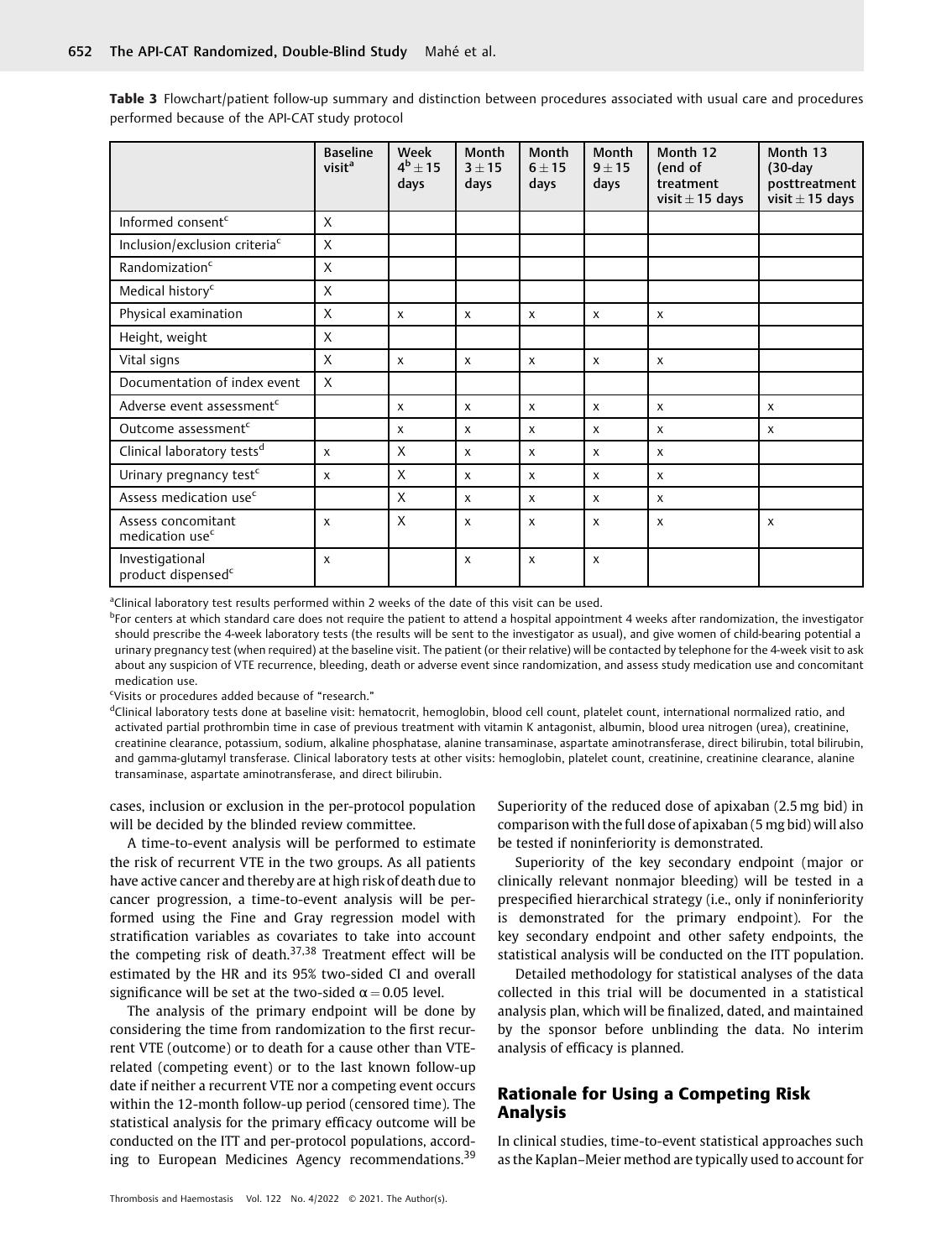unequal follow-up times (i.e., patients who die or drop out before study completion). These survival analysis methods were originally developed to describe all-cause death in the presence of a loss to follow-up that is independent of the study outcome, and are now widely used to describe outcomes other than all-cause death, especially in the field of oncology. However, in the presence of a significant related competing risk such as death, the standard method of Kaplan–Meier may lead to biased results. In patients with CT, with a mortality rate exceeding  $30\%$  at 6 months,  $40,41$ increasing to approximately 45% at 12 months,  $24$  mostly due to the cancer progression, the standard statistical method of Kaplan–Meier to evaluate time to recurrence is not suitable and overestimates the cumulative incidence of VTE by failing to account for the competing risk of death. In the competitive-risk analysis, competing events are handled as actual events rather than censoring observations and take into account that a patient's death prevents the occurrence of VTE. Thereby, the probability of experiencing a recurrence of VTE is adjusted for the competing risk of death that occurred before the recurrence of VTE.

#### Rationale for Using a Hierarchical Sequential Testing Strategy

The objectives of the API-CAT study are (1) to demonstrate that a reduced-dose regimen of apixaban is noninferior to a full-dose regimen of apixaban, and (2) to assess whether a reduced-dose regimen of apixaban is safer than a full-dose regimen of apixaban. In this context of two coprimary objectives, the problem arises of the multiplicity of tests and the inflation of type I error. In addition, the second objective makes sense only if the first is reached. A hierarchical testing strategy is one of the solutions to control type I error at a rate of 5%. Indeed, at the time of the analysis, the criteria are considered one after the other, sequentially, following the pre-established hierarchy. It will be possible to conclude that the effect has been demonstrated for all of the first criteria that are statistically significant at the usual level of 5% up to the first nonsignificant test. The advantage of this approach is that it may be possible (depending on the results obtained) to conclude that the effect has been demonstrated simultaneously on several criteria without inflation of the α type I error.

### Study Organization

#### Ethical and Regulatory Considerations

The study is being conducted according to globally accepted standards of the International Conference on Harmonization Good Clinical Practice, and in agreement with the latest revision of the ethical principles laid down in the Declaration of Helsinki and in keeping with applicable local regulations (including European Directive 2001/20/EC). Protocol, amendments, and the proposed informed consent are reviewed and approved by the institutional review board or independent ethics committee or research ethics board at each site or country according to the national legislation.

The study is sponsored by the Assistance Publique des Hôpitaux de Paris (AP-HP, France). The study is coordinated by the Clinical Research and Innovation Unit of the AP-HP and the steering committee of the study. Data are collected and maintained using the CleanWeb electronic data capture system and will be analyzed by the Clinical Research Unit of the University Hospital of Saint-Etienne (France) under the supervision of the steering committee members.

#### Study Monitoring and Adverse Event Reporting

The study is conducted using the CleanWeb electronic data capture system and validated according to the most recent Good Clinical Practice guidelines. Data collected during baseline and follow-up visits and occurrence of any adverse events, including serious adverse events, are recorded in the electronic case report form, which enables management of all the data in a single system, improving accuracy, visibility, and data integrity. Any suspected unexpected serious adverse reaction must also be declared electronically using the EudraVigilance European adverse drug reactions database managed by the European Medicines Agency. All the adverse events are coded using the Medical Dictionary for Regulator Activities. The data safety monitoring board (DSMB) oversees the safety of the study subjects by periodically assessing the safety and efficacy of the trial therapy, and monitors the integrity and validity of the data collected and the conduct of the trial.

#### Study Committees

The steering committee comprises the principal investigator, scientific director, methodologist, a group of clinical experts in thrombosis or oncology representing all participating countries, and the study statistician. This committee has the final responsibility for the study design and oversight as well as the verification and analyses of all the study data. All members of the steering committee will have access to the study data, contribute to the interpretation of the results, approve the final version of the manuscript, vouch for the accuracy and completeness of the data reported and the fidelity of the article to the study protocol, and make the decision to submit the manuscript for publication.

An independent central adjudication committee, whose members are unaware of treatment allocation, reviews and adjudicates all suspected recurrences of VTE, cause of deaths, and suspected episodes of bleeding occurring during the study period. The committee comprises physicians with experience in vascular medicine, oncology, and radiology. An independent central adjudication committee charter, consistent with the study protocol, details the diagnostic criteria for all adjudicated clinical events.

An independent DSMB, whose members are not involved in the conduct of the study, periodically assesses the safety and efficacy of the study therapy and monitors the integrity and validity of the data collected and the conduct of the study. A DSMB charter was provided to the board members, which was finalized before the first patient was enrolled. The DSMB comprises five expert clinicians with experience in the conduct and monitoring of clinical trials.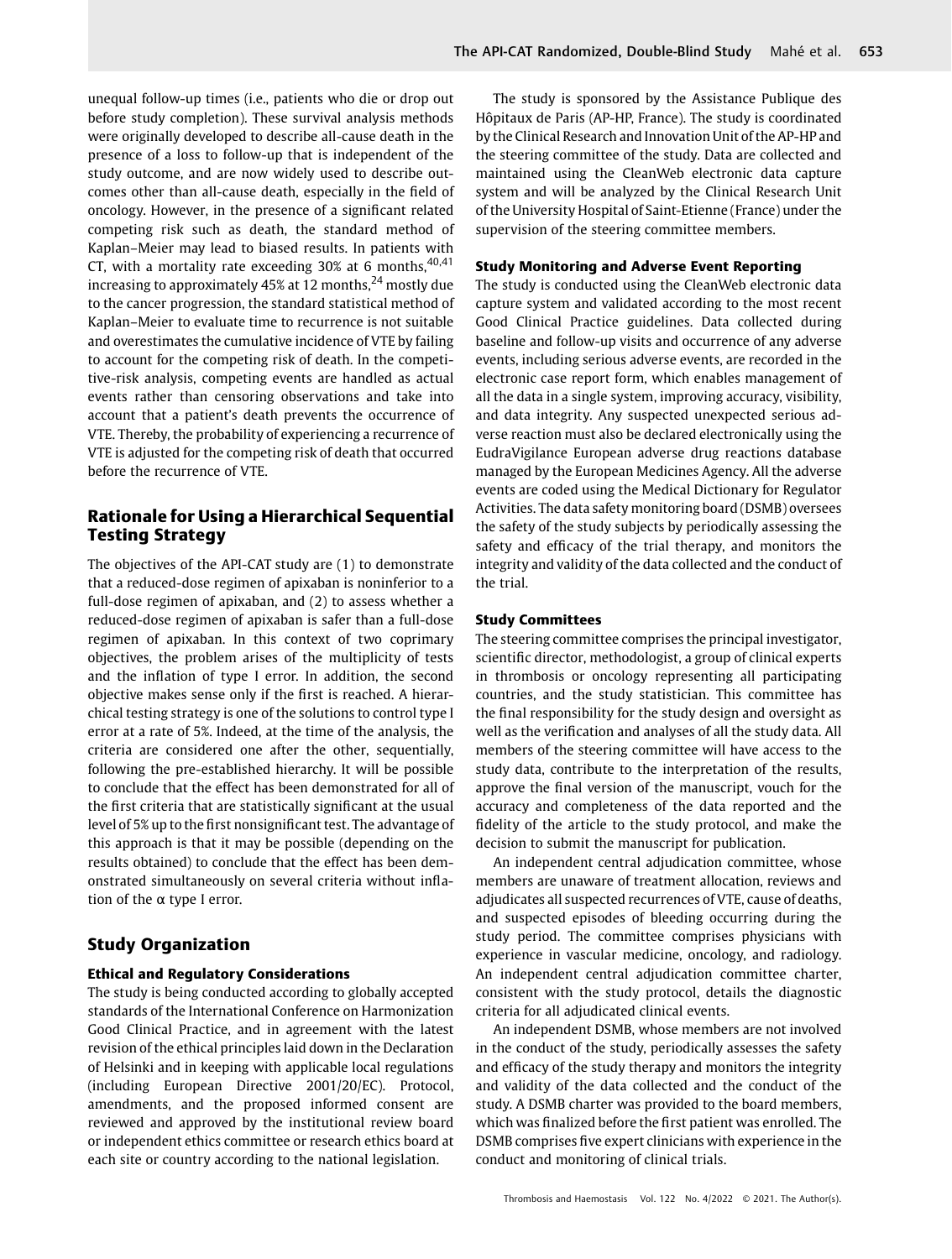#### Anticipated Results and Implications for Clinical Practice

The ongoing prospective randomized EVE study<sup>42</sup> is focusing on the safety (major bleeding endpoint including fatal bleeding or clinically relevant nonmajor bleedings) of apixaban 2.5 mg versus 5 mg bid for extended treatment in patients with CT. Unlike the API-CAT study, the inclusion criteria comprise upper extremity DVT and splanchnic or cerebral vein thrombosis.

The API-CAT trial has the potential to propose an effective and safe regimen for secondary prevention of VTE beyond 6 months in patients with CT.

#### What is known about this topic?

- Cancer patients with venous thromboembolism (VTE) remain at increased risk of recurrence and bleeding after the initial 6-month anticoagulant treatment period.
- For the treatment of VTE in patients with cancer, a fulldose regimen of a direct oral anticoagulant (DOAC) appears as effective and as safe as low-molecularweight heparin, but no data are currently available on the reduced-dose regimen of DOAC after the initial 6-month treatment period.

#### What does this paper add?

- This paper details the design of the ongoing API-CAT study, a prospective, randomized, controlled, doubleblind, noninferiority trial that compares a reduced dose versus a full dose of apixaban for 12 months in patients with active cancer who have already completed 6 months of anticoagulant treatment for VTE.
- This trial has the potential to demonstrate that a reduced dose of apixaban does not increase the risk of VTE recurrence while decreasing the risk of bleeding.

#### Funding

Funding for the study is provided by the BMS–Pfizer Alliance. Tablets of apixaban are provided by Bristol-Myers Squibb and are packaged under AP-HP's responsibility. Bristol-Myers Squibb and Pfizer did not have any role in the study design, study conduction, data collection, or analysis.

#### Conflict of Interest

I.M. reports an independent research grant to the sponsor (AP-HP) from BMS/Pfizer. I.M. has received a research grant from Leo Pharma, has been a speaker for BMS and Leo Pharma, and has participated in advisory boards for BMS and Bayer. G.A.: no disclosure was declared by the author. C.A. has received honoraria for lectures from

Bayer, BKS, Pfizer, Sanofi, and Daiichi Sankyo, and has participated in advisory boards for Bayer, BMS, Pfizer, and Sanofi. C.B. has received consulting fees/honoraria from Bayer Healthcare, Daiichi Sankyo, and BMS. A.B. has nothing to disclose. M.C. reports research funding from BMS, Pfizer, and Leo Pharma, and honoraria from BMS, Pfizer, Sanofi, Bayer, Leo Pharma, Servier, and Valeo; all payments were made to the institution. C.C. has received consulting fees from Leo Pharma. A.T.C.: no disclosure was declared by the author. P.G. has received honoraria and support for attending meetings and/or travel from Leo Pharma and Bayer. M.V.H. reports grants from ZonMW Dutch Healthcare Fund, and grants and personal fees to the hospital from Boehringer Ingelheim, BMS/Pfizer, Bayer Healthcare, Aspen, and Daiichi Sankyo, all outside the submitted work. F.A.K. reports research grants from Bayer, BMS, Boehringer Ingelheim, Daiichi Sankyo, MSD, The Netherlands Organization for Health Research and Development, Actelion, the Dutch Heart Foundation, and the Dutch Thrombosis Association, all outside the submitted work. J.J.L.-N. has received honoraria for: lectures from Bayer, Pfizer and Rovi; educational events from Leo Pharma; lectures and support for attending meetings and travel from Bayer, Boehringer Ingelheim, BMS, Pfizer, Leo Pharma, Rovi, and Sanofi; and advisory board participation from Pfizer and Techdow. A.M. has received honoraria from Bayer, BMS, Leo Pharma, Rovi, and Pfizer, and support for attending meetings and/or travel from Bayer and BMS, and has participated in a data safety monitoring board or an advisory board for Bayer, BMS, and Leo Pharma. D.M. has received consulting fees from Leo Pharma, Pfizer, and BMS, and honoraria and support for attending meetings and/or travel from Leo Pharma and Pfizer. O.M. has received consulting fees from AstraZeneca, Blueprint Medicines, Boehringer-Ingelheim, Bristol-Myers Squibb, Eli Lilly, Ipsen, Merck Sharpe & Dohme, Pfizer, Roche, Servier, and Vifor Pharma, payment or honoraria for lectures, presentations, speakers bureaus, manuscript writing or educational events from Blueprint Medicines, Eli-Lilly, Pfizer, Roche, and support for attending meetings and/or travel from Amgen and Roche, and has participated on a data safety monitoring board or advisory board for Blueprint Medicines, Boehringer-Ingelheim; and holds stock or stock options in Amplitude Surgical and Ipsen Transgene. M.M. has received an unrestricted grant for research from Sanofi, Leo Pharma, and Rovi, consulting fees from Sanofi and Bristol, and honoraria for lectures from Sanofi and Pfizer. M.R. has received honoraria for lectures from Bayer, Pfizer, and Biomérieux. C.M.S. has participated in a data safety monitoring board for the API-CAT study. K.S. has received personal fees from Roche, BMS, and MSD, and institutional fees from Amgen. S.S. has received honoraria for lectures from Bayer, BMS, Pfizer, Angelini, Janssen-Cilag, and Roche, and support for attending meetings and/or travel from BMS. A.T. has received consulting fees, payment or honoraria for lectures, presentations, speakers bureaus, manuscript writing or educational events, and participated on an advisory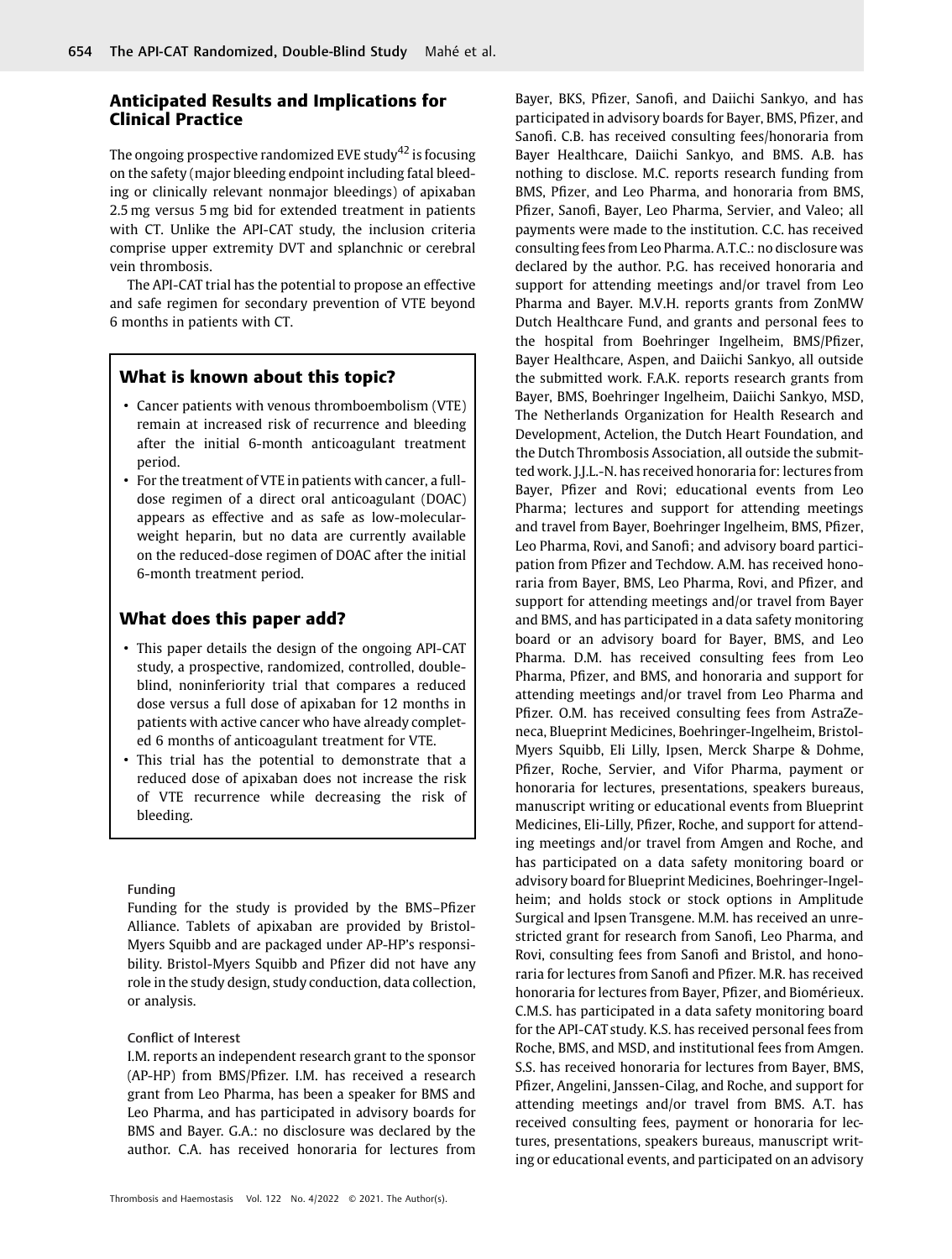board for Bayer and Pfizer. P.V. is co-holder of the Bayer Chair in Cardiovascular Medicine at the University of Leuven. He has received consulting fees from Bayer, Daiichi Sankyo, Portola, and Anthos Pharmaceuticals, and honoraria from Bayer, Daiichi Sankyo, BMS, Pfizer, Boehringer, and Leo Pharma. E.V. has contracts for consulting in statistics with Pfizer, Novartis, Boehringer, Hexacath, Amgen, and Abbott. He has received fees for consulting in statistics from Pfizer, Novartis, Boehringer, Hexacath, Amgen, and Abbott, and honoraria for lectures on statistics from Amgen. T.-F.W. has received a research grant from Leo Pharma, and has participated in advisory boards for Pfizer and Servier. G.M. is deceased. S.L. has received grants from Leo Pharma, grants and consulting fees from Bayer Healthcare, and speaker fees from BMS, Pfizer, Merck Serono. The other authors report no conflicts of interest.

#### Acknowledgment

Dr. Sophie Rushton-Smith (MedLink Healthcare Communications, London) provided editorial assistance in the preparation of the manuscript (limited to editing for style, referencing, and figure and table editing) and was funded by the authors.

#### References

- 1 Timp JF, Braekkan SK, Versteeg HH, Cannegieter SC. Epidemiology of cancer-associated venous thrombosis. Blood 2013;122(10): 1712–1723
- 2 Mulder FI, Horváth-Puhó E, van Es N, et al. Venous thromboembolism in cancer patients: a population-based cohort study. Blood 2021;137(14):1959–1969
- 3 Bray F, Ferlay J, Soerjomataram I, Siegel RL, Torre LA, Jemal A. Global cancer statistics 2018: GLOBOCAN estimates of incidence and mortality worldwide for 36 cancers in 185 countries. CA Cancer J Clin 2018;68(06):394–424
- 4 Siegel RL, Miller KD, Jemal A. Cancer statistics, 2019. CA Cancer J Clin 2019;69(01):7–34
- 5 Quaresma M, Coleman MP, Rachet B. 40-year trends in an index of survival for all cancers combined and survival adjusted for age and sex for each cancer in England and Wales, 1971-2011: a population-based study. Lancet 2015;385(9974):1206–1218
- 6 Rosenberg JE, Hoffman-Censits J, Powles T, et al. Atezolizumab in patients with locally advanced and metastatic urothelial carcinoma who have progressed following treatment with platinumbased chemotherapy: a single-arm, multicentre, phase 2 trial. Lancet 2016;387(10031):1909–1920
- 7 Schachter J, Ribas A, Long GV, et al. Pembrolizumab versus ipilimumab for advanced melanoma: final overall survival results of a multicentre, randomised, open-label phase 3 study (KEY-NOTE-006). Lancet 2017;390(10105):1853–1862
- 8 Balar AV, Galsky MD, Rosenberg JE, et al; IMvigor210 Study Group. Atezolizumab as first-line treatment in cisplatin-ineligible patients with locally advanced and metastatic urothelial carcinoma: a single-arm, multicentre, phase 2 trial. Lancet 2017;389 (10064):67–76
- 9 Motzer RJ, Tannir NM, McDermott DF, et al; CheckMate 214 Investigators. Nivolumab plus ipilimumab versus sunitinib in advanced renal-cell carcinoma. N Engl J Med 2018;378(14): 1277–1290
- 10 Mahé I, Plaisance L, Chapelle C, et al. Long-term treatment of cancer-associated thrombosis (CAT) beyond 6 months in the

medical practice: USCAT, a 432-patient retrospective non-interventional study. Cancers (Basel) 2020;12(08):2256

- 11 Schmidt RA, Al Zaki A, Desilet N, et al. Patient characteristics and long-term outcomes beyond the first 6 months after a diagnosis of cancer-associated venous thromboembolism. Thromb Res 2020; 188:106–114
- 12 Mahé I, Mayeur D, Krakowski I. Management of venous thromboembolism in cancer patients: the economic burden of hospitalizations. Support Care Cancer 2016;24(10):4105–4112
- 13 Cohoon KP, Ransom JE, Leibson CL, et al. Direct medical costs attributable to cancer-associated venous thromboembolism: a population-based longitudinal study. Am J Med 2016;129:1000. e15–1000.e25
- 14 Cohen AT, Katholing A, Rietbrock S, Bamber L, Martinez C. Epidemiology of first and recurrent venous thromboembolism in patients with active cancer. A population-based cohort study. Thromb Haemost 2017;117(01):57–65
- 15 van der Hulle T, den Exter PL, van den Hoven P, et al. Cohort study on the management of cancer-associated venous thromboembolism aimed at the safety of stopping anticoagulant therapy in patients cured of cancer. Chest 2016;149(05):1245–1251
- 16 Kearon C, Akl EA, Ornelas J, et al. Antithrombotic therapy for VTE disease: CHEST guideline and expert panel report. Chest 2016; 149(02):315–352
- 17 Farge D, Frere C, Connors JM, et al; International Initiative on Thrombosis and Cancer (ITAC) advisory panel. 2019 International clinical practice guidelines for the treatment and prophylaxis of venous thromboembolism in patients with cancer. Lancet Oncol 2019;20(10):e566–e581
- 18 Key NS, Khorana AA, Kuderer NM, et al. Venous thromboembolism prophylaxis and treatment in patients with cancer: ASCO clinical practice guideline update. J Clin Oncol 2020;38(05): 496–520
- 19 Lyman GH, Carrier M, Ay C, et al. American Society of Hematology 2021 guidelines for management of venous thromboembolism: prevention and treatment in patients with cancer. Blood Adv 2021;5(04):927–974
- 20 Francis CW, Kessler CM, Goldhaber SZ, et al. Treatment of venous thromboembolism in cancer patients with dalteparin for up to 12 months: the DALTECAN Study. J Thromb Haemost 2015;13(06): 1028–1035
- 21 Jara-Palomares L, Solier-Lopez A, Elias-Hernandez T, et al. Tinzaparin in cancer associated thrombosis beyond 6months: TiCAT study. Thromb Res 2017;157:90–96
- 22 Mahé I, Chidiac J, Bertoletti L, et al; RIETE investigators. The clinical course of venous thromboembolism may differ according to cancer site. Am J Med 2017;130(03):337–347
- 23 Schaefer JK, Li M, Wu Z, et al. Anticoagulant medication adherence for cancer-associated thrombosis: a comparison of LMWH to DOACs. J Thromb Haemost 2021;19(01):212–220
- 24 Raskob GE, van Es N, Verhamme P, et al; Hokusai VTE Cancer Investigators. Edoxaban for the treatment of cancer-associated venous thromboembolism. N Engl J Med 2018;378(07):615–624
- 25 Young AM, Marshall A, Thirlwall J, et al. Comparison of an oral factor Xa inhibitor with low molecular weight heparin in patients with cancer with venous thromboembolism: results of a randomized trial (SELECT-D). J Clin Oncol 2018;36(20):2017–2023
- 26 McBane RD II, Wysokinski WE, Le-Rademacher JG, et al. Apixaban and dalteparin in active malignancy-associated venous thromboembolism: the ADAM VTE trial. J Thromb Haemost 2020;18(02): 411–421
- 27 Agnelli G, Becattini C, Meyer G, et al; Caravaggio Investigators. Apixaban for the treatment of venous thromboembolism associated with cancer. N Engl J Med 2020;382(17):1599–1607
- 28 Giustozzi M, Agnelli G, Del Toro-Cervera J, et al. Direct oral anticoagulants for the treatment of acute venous thromboembolism associated with cancer: a systematic review and metaanalysis. Thromb Haemost 2020;120(07):1128–1136